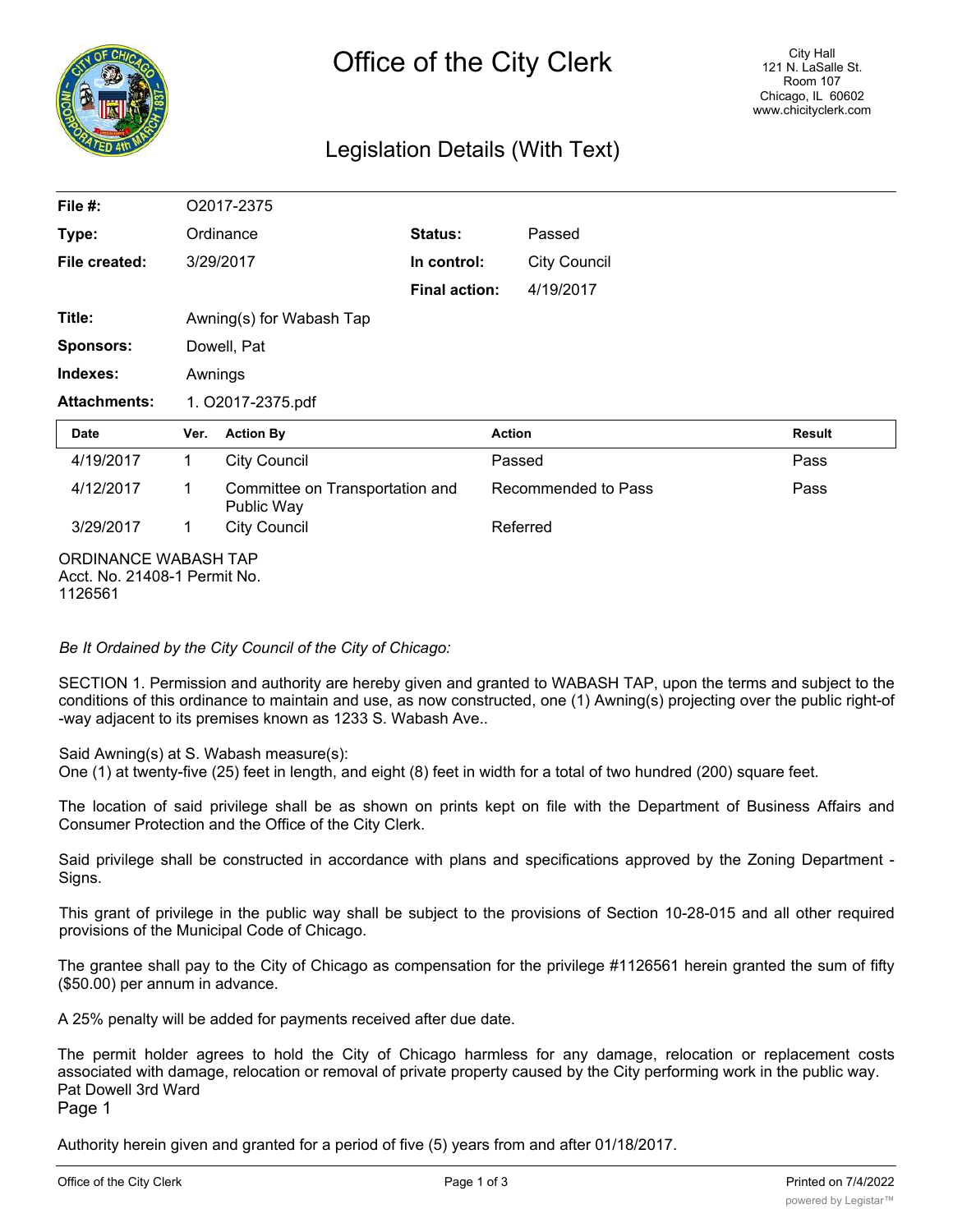(Page 3 of 3)

Department of Business Affairs and Consumer Protection Small Business Center - Public Way Use Unit City Hall - 121 N. UtSalle Street, Room 800 • Chicago, II. 60602 312-74-GOB1Z/312-744-6249 • (312) 744-1944 (TTY) http:/Av\vw.cilvof'ch icago.org/hacp <http://icago.org/hacp>

**03/29/2017**

Alderman Pat Dowell Ward # 03 City of Chicago City Hall, Room 200 121 North LaSalle Street Chicago, Illinois 60602

## **Re: An ordinance to use and maintain a portion of the public right-of-way for one (1) awning(s) for WABASH TAP, adjacent to the premises known as 1233 S. Wabash Ave..**

## **Dear Alderman Pat Dowell:**

The applicant referenced above has requested the use of the public right-of-way for a awning(s). An ordinance has been prepared by the Department of Business Affairs and Consumer Protection - Small Business Center-Public Way Use Unit for presentation to the City Council. Because this request was made for properties located in your ward, as approved by you as per the attached, I respectfully request that you introduce the attached ordinance at the next City Council meeting.